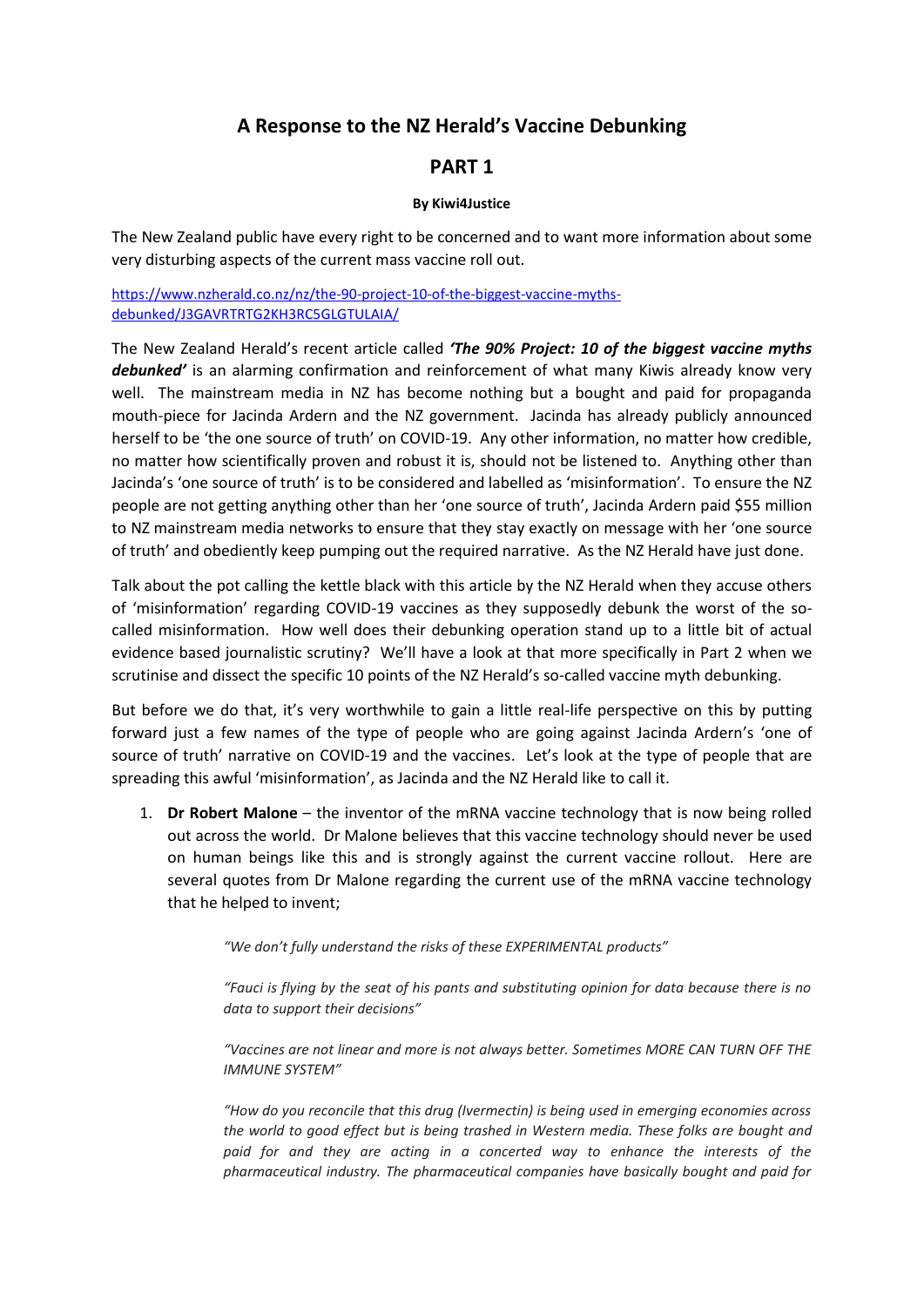*our whole congress. There's so much money sloshing around in Big Pharma they are ABLE TO CORRUPT ALMOST EVERYTHING THEY TOUCH. They have compromised our entire government, big tech and media"*

That is a fairly relevant person to be listening to. At the bottom of this article there is a full list of 15 very relevant quotes that Dr Malone has made about the experimental vaccine technology he helped invent.

- 2. **Dr Michael Yeadon** former Vice President of Pfizer and former Chief Scientist of Pfizer. Dr Yeadon has strongly campaigned against the COVID-19 vaccines and has said that people must avoid the 'experimental gene based procedures' at all costs.
- **3. Dr Sucharit Bhakdi –** one of the leading medical microbiologists and immunologists in the world and has conducted research at the Max Planck Institute of Immunology in Freiburg and at the Protein Laboratory in Copenhagen. Dr Bhakdi joined the Institute of Medical Microbiology Giessen University and was named Chair of Medical Microbiology at the University of Mainz. He has published over 300 articles in the field of immunology, bacteriology, virology, and parasitology, for which he has received numerous awards and received the Order of Merit of Rhineland-Palatinate.

Here is a quote from Dr Bhakdi;

*"Gene-based vaccination of children is something that is so criminal that I have no words to express my horror………*…*We are horribly worried that there's going to be an impact on fertility. And this will be seen in years or decades from now. And this is potentially one of the greatest crimes, simply one of the greatest crimes imaginable"*

4. **Kary Mullis** – the inventor of the PCR test used to test for COVID-19. Kary Mullis is on record saying that the PCR test cannot be used as a diagnostic tool in any way like it has been used with COVID-19 diagnosis. If used in the way it has been, it would not be able to specifically isolate and identify an active COVID-19 virus. The PCR test would not be able to differentiate between common cold, normal flu, live COVID-19 virus, or dead COVID-19 virus from months ago. If that is true, and he should know, then it means the entire COVID-19 pandemic is thrown into disarray because every single COVID-19 statistic and analysis is based around the results of that PCR test.

Is this the reason that deaths from seasonal flu have plummeted to virtually zero in many countries? Is this why a huge percentage of those testing positive have absolutely no symptoms? Even the World Health Organisation have now conceded the PCR test is not fit for purpose and a new test will be brought in from December. So why hasn't Jacinda told us this and why hasn't she stopped using the PCR test? Auckland is still in Level 3 lockdown as we speak, based purely on what that unfit for purpose PCR test has falsely been saying.

That is just a brief starting list of the type of people and calibre of people that Jacinda Ardern and the NZ Herald are accusing of spreading destructive 'misinformation'. We can add to that list tens of thousands of other leading scientists and front-line COVID doctors and nurses, as well as top universities such as Oxford and Stanford who are speaking out and presenting evidence that in many cases is strongly contradictory to Jacinda Ardern's 'one source of truth'.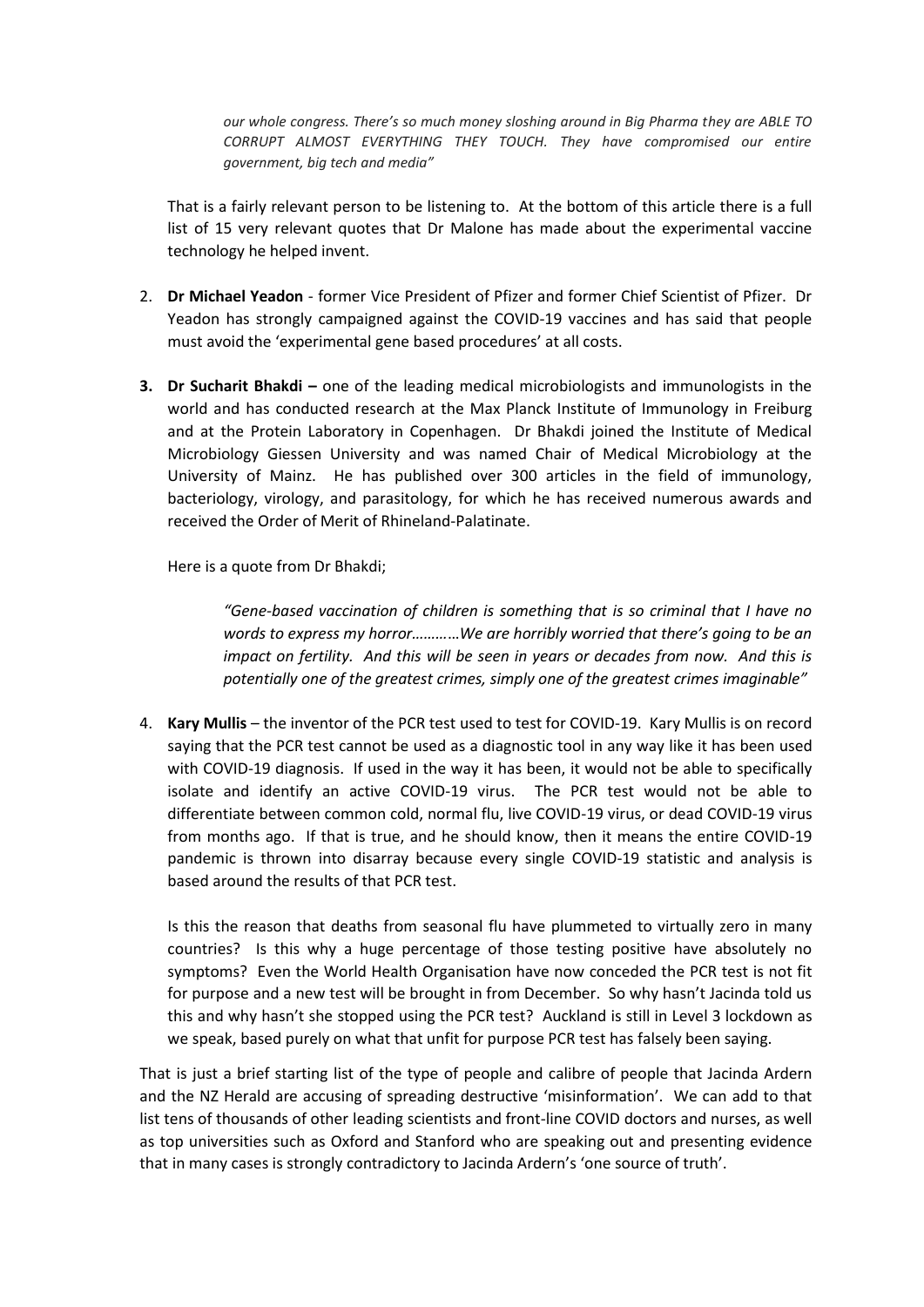An important point to ponder here is that many of the scientists, doctors, and nurses who are coming forward to speak out with this 'misinformation' are usually at extreme risk of losing their job by taking that action. Why would they do that unless they were very sure of what they were saying, and extremely passionate and desperate to get that vital information out to the public?

But Jacinda says we should just listen to her 'one source of truth', and her bought and paid for media mouth-pieces like the NZ Herald. We should ignore what these other people are saying. "Do as I say or I'll lock you down". "Do as I say or your business will be shut down". "Take the vaccine or I'll take away your freedoms and your human rights and I'll lock you out of society with my new Vaccine Passport". "I am your one and only source of truth". Well, there's a word for that kind of language. That word is 'Dictator'. And there's a word for that kind of leadership. That word is 'Tyranny'.

Jacinda Ardern has just announced yet another back flip on her COVID-19 response plans with her announcement that, despite her previously saying she would not implement this kind of action, there will now be some kind of 'no jab, no entry' legislation introduced relating to access to certain aspects of society. [The 90% Project: PM Jacinda Ardern on a 'no jab, no entry' scheme](https://www.nzherald.co.nz/nz/the-90-project-pm-jacinda-ardern-on-a-no-jab-no-entry-scheme-and-childrens-vaccinations/GYRJDOOQOOH2EMSO7QQEGBUKDQ/)  [and children's vaccinations -](https://www.nzherald.co.nz/nz/the-90-project-pm-jacinda-ardern-on-a-no-jab-no-entry-scheme-and-childrens-vaccinations/GYRJDOOQOOH2EMSO7QQEGBUKDQ/) NZ Herald

Essentially this means some kind of a Vaccine Passport where only the vaccinated are free to move around and interact more fully in society. A shocking two-tier system of society with abhorrent types of discrimination against those who dare to uphold their international human rights, including the 1947 Nuremberg Code, and make their personal, informed choice not to take the experimental vaccine. A new class of sub-humans will be formed. The 'un-vaxxed', who will be severely punished for their lack of obedience to Jacinda's directives. The 'Let's be kind to each other' mantra isn't looking quite so kind now. The team of 5 million won't be quite as united and equal.

We already have some real-life working models underway of what the Vaccine Passport strategy does to society. It utterly rips it apart. France has had nationwide street protests of hundreds of thousands of people, perhaps millions, right across the country every weekend for 11 straight weekends (at the time of writing) protesting against the Vaccine Passport which is already in operation in France. People in France are so against the Vaccine Passport that they now gather in the streets outside the restaurant areas and set up their own picnics sitting in the street outside the restaurants that they are now excluded from due to the Vaccine Passport. It is just simply an unimaginable situation on every level of humanity.

The 'dirty, un-clean' segment of society forced to stay outside. Only the clean or pure segment of society are free to go into certain places or travel. Papers please! Sound familiar? It's chilling!! Do you think this is being overblown? Let's hear it directly from the Premier of Queensland who said "I myself wouldn't want to be around the unvaccinated".

In Australia it's even worse than France. The 'no jab, no job' policy being ruthlessly enforced in Australia is now literally creating a civil war of the Australian people versus the Australian police and government. We now have scenes of armoured vehicles rolling down the main street of Melbourne. On September  $21^{st}$  we had the truly horrific scenes of hundreds of protestors, who were losing their jobs due to the 'no jab, no job' policy, gathering at the place that had the most meaning to them in this situation. They gathered at the Australian Memorial that is there to commemorate those past Australians, including the ANZACs, who had fought for and died for the freedoms and human rights of Australia, New Zealand, and other countries. Those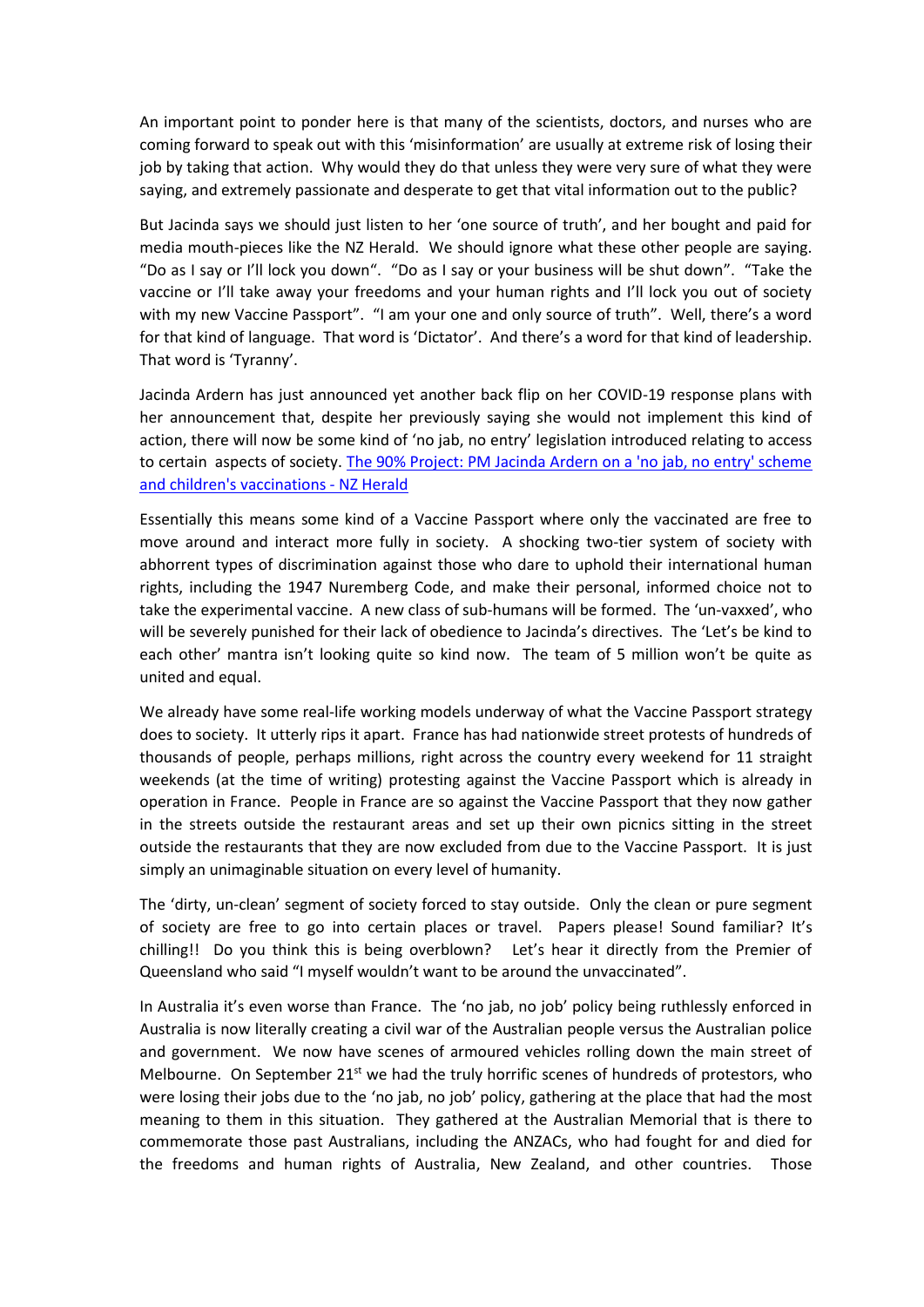protestors were sitting peacefully around the memorial building chanting 'we want peace, we want freedom' towards the army of several hundred heavily armed police 'storm troopers' lined up in front of them. Those storm troopers then charged at them, shooting people in the back as they fled from the high velocity rubber bullet firearms being shot at them by their own Australian police force. Their own police force that they pay for. The ANZACs would have literally been turning in their graves. Here is a sad and disturbing video and photo collation of what the 'no jab, no job' policy has created in Australia. [https://youtu.be/s0IoKHrLyB8](https://emea01.safelinks.protection.outlook.com/?url=https%3A%2F%2Fyoutu.be%2Fs0IoKHrLyB8&data=04%7C01%7C%7Cbd867b51bb8b43ec3e3108d9811769ec%7C84df9e7fe9f640afb435aaaaaaaaaaaa%7C1%7C0%7C637682759865967546%7CUnknown%7CTWFpbGZsb3d8eyJWIjoiMC4wLjAwMDAiLCJQIjoiV2luMzIiLCJBTiI6Ik1haWwiLCJXVCI6Mn0%3D%7C1000&sdata=rtaoPJ8dlLSuUfbO8q9Qfeer9b8TZSuQBPyDy9VOm28%3D&reserved=0)



Where has the NZ Herald's coverage and condemnation of this been?

So those are a couple of real-life working examples for Jacinda Ardern to contemplate in terms of what a Vaccine Passport does to a country and unite her team of 5 million as she begins rolling out her Kiwi version of the Vaccine Passport and 'no jab, no entry (or no job)'. The scenes in Australia seemingly having no effect at all on Jacinda's strategic decision making. Never has our NZ national anthem been so relevant. **God defend New Zealand!**

Why is Jacinda Ardern not talking about Israel and Iceland? The two most vaccinated nations on the planet who now have 'COVID numbers' absolutely exploding? Israel is the most vaccinated country in the world. They began vaccinations back in January with the objective of vaccinating the entire population. They are the working example, or experiment may be a more accurate term, for the rest of the world because they are the furthest down the mass vaccination pathway.

Israel was the first to implement very strict Vaccine Passports in order to rapidly push the vaccine percentage up, and at present they have approximately 80% of their population double jabbed. After around 6 months the statistics showed that many of the people being hospitalised with 'COVID' were actually the double vaccinated. The apparent effectiveness of the vaccine was declining, according to their scientists. For that reason, they recently introduced the 'booster shot' (Dose 3). They double downed on the same strategy. The graph below shows very clearly what has occurred in Israel as a result of their mass double jab strategy followed by the Dose 3 booster shot to try to get things back on track. Catastrophic. Does this graph look like this experimental mass vaccine strategy is the way out of COVID?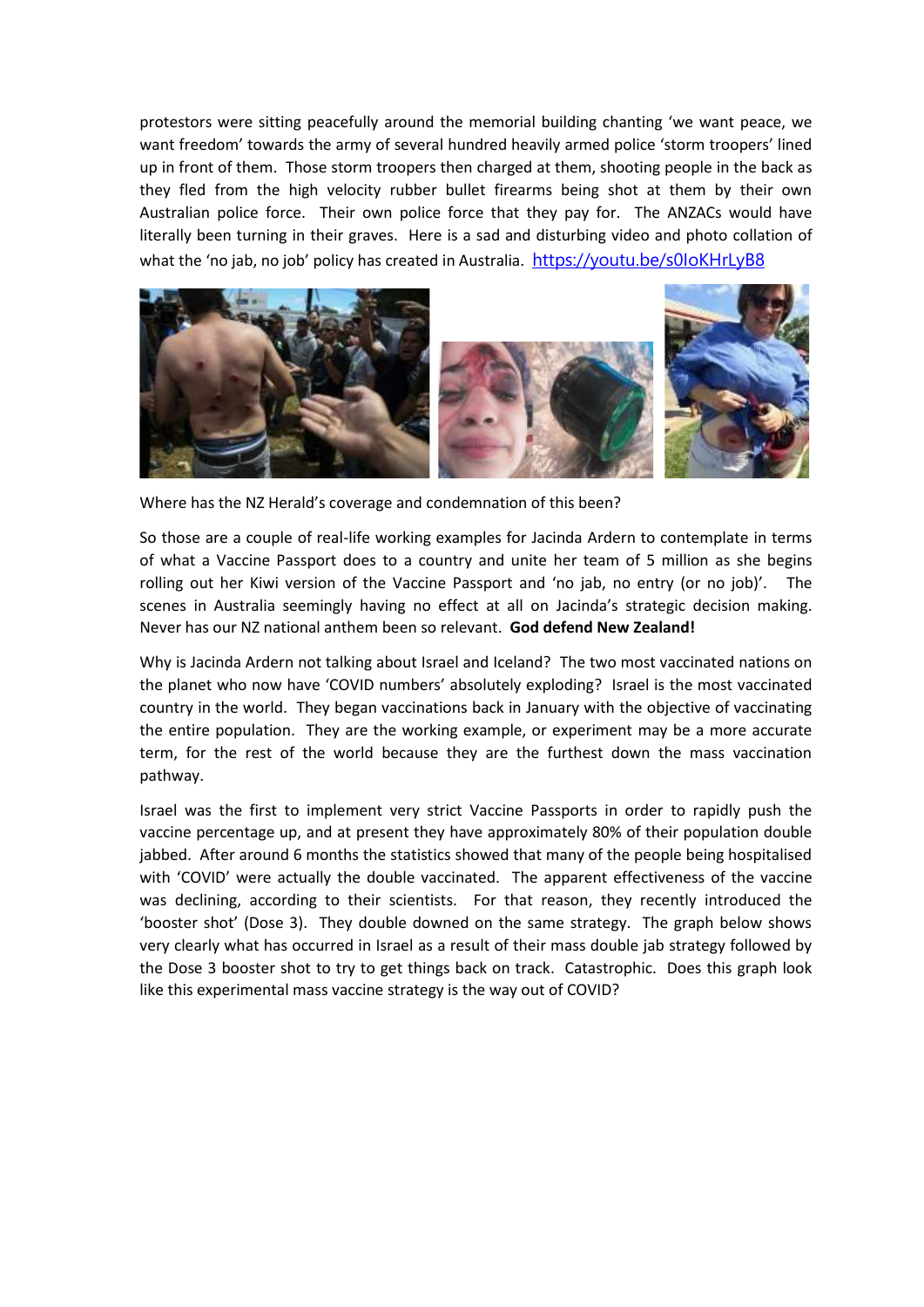

If anything, it provides strong evidence to support what Dr Malone, the inventor of this mRNA vaccine, specifically warned about. That this mass global vaccine strategy would result in an explosion of COVID, not a decrease. This is a quote from Dr Malone about this;

### *"OVERUSE (mass vaccination) of vaccines will DRIVE THE DEVELOPMENT of viruses that are able to evade vaccination"*

The Israel graph shockingly confirms exactly what Dr Malone and many other leading immunologists around the world warned about. The FDA (Food & Drug Agency) also reacted strongly to the awful picture coming out of Israel. Numerous scientists and doctors made a combined presentation on September  $17<sup>th</sup>$  to an FDA panel outlining the evidence and concerns around many aspects of experimental mRNA vaccines, including the alarming situation in Israel shown above. On the basis of that presentation, the FDA panel voted 16-2 in favour of halting the Dose 3 booster shot in the United States for people aged under 65 years. [FDA experts reveal](https://theexpose.uk/2021/09/18/fda-experts-reveal-the-covid-19-vaccines-are-killing-2-people-for-every-1-life-saved/)  the Covid-19 Vaccines are killing at least 2 people for every 1 life they save as they vote  $16 - 2$ [against the approval of booster shots](https://theexpose.uk/2021/09/18/fda-experts-reveal-the-covid-19-vaccines-are-killing-2-people-for-every-1-life-saved/) – The Expose

Why haven't Jacinda or the NZ Herald reported on these stunning and crucial developments?

Instead of pulling back and taking a more cautious approach on the mass vaccine strategy on the basis of this alarming information, Jacinda Ardern, the NZ government, and their mouth-piece the NZ Herald have instead taken the totally opposite approach and have instead put the foot firmly on the accelerator of the mass vaccine strategy with the 'let's hit 90%' marketing campaign.

The NZ Herald is supposed to be a media outlet. A place where journalists investigate and report on news that is important and/or interesting to society. What the NZ Herald did with their article

*'The 90% Project: 10 of the biggest vaccine myths debunked'* was to instead take the role of Jacinda Ardern's personal COVID-19 PR department. It was a crude and blatant attempt to try to implement some form of damage control for Jacinda and the NZ government with all the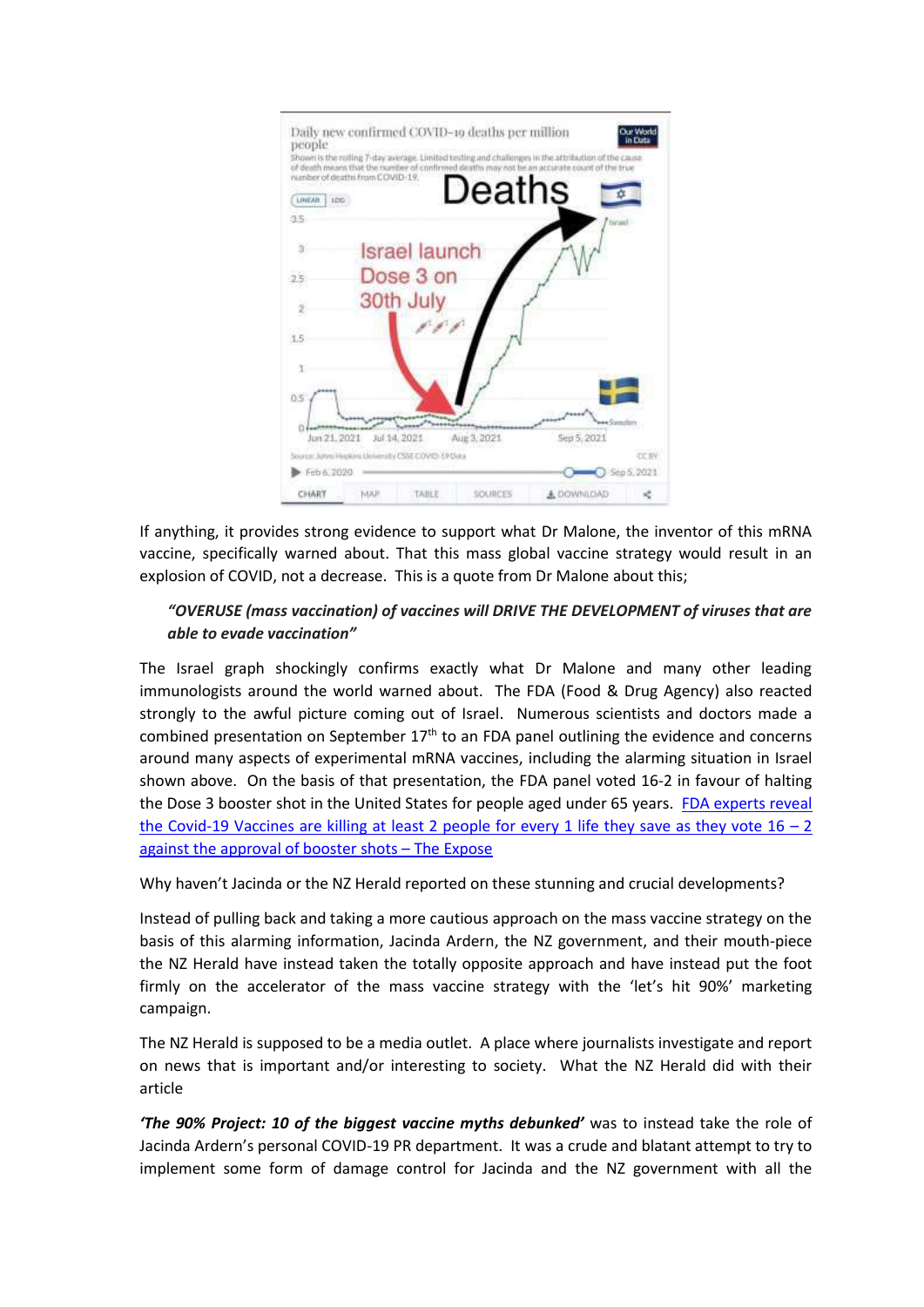damning information that is flooding the various information platforms that are still allowed to present information that challenges the gospel narrative of the 'one source of truth'. Those platforms are sadly getting fewer and fewer as big tech censorship and Jacinda's 'hate speech' legislation takes full effect. Here is another example of the mainstream media bought and paid for to spin the Big Pharma mass vaccine narrative. Here we have the trusted BBC (heavily funded by Bill Gates and Big Pharma) giving their interpretation/spin of the COVID and vaccine data.



Surely the huge story here for the BBC should be the two thirds who **ARE** vaccinated but are still testing positive for COVID. Is there a corporate Big Pharma agenda at play by our mainstream media as Dr Malone suggested earlier? It sure does look like it.

Here is a final point before **Part 2** specifically examines the 10 points of 'misinformation' raised by the NZ Herald. When we are assessing the wide variety of information that comes forth regarding important issues such as COVID-19 and the vaccine issue, we should try to assess who has more credibility with the message they are bringing forward. A large percentage of the frontline scientists, doctors, nurses, and paramedics who are speaking out with information about COVID-19 and the vaccines that contradicts the 'official narrative' are at very high risk of losing their careers and their livelihood by doing so. Their numbers are huge and rapidly growing around the world. They are not shown on mainstream news. As just one example of this here is an emotional 'plea from the heart' from Dr Anne McCloskey, a GP in Ireland on the COVID front-line. She was immediately suspended. Dr McCloskey's message here, and her immediate suspension, is sadly the case with courageous professionals in great numbers all over the world. [The Shots Are Killing People by Dr. Anne McCloskey, Her Medical License Was](https://www.bitchute.com/video/lq5cmJdBFozu/)  [Suspended For This Video \(bitchute.com\)](https://www.bitchute.com/video/lq5cmJdBFozu/)

The scientists and doctors who are on television on the mainstream '6 o'clock' news are almost exclusively supporting the government/Big Pharma narrative and they are not putting their careers and livelihoods at risk with their message. Are they also getting paid by someone to present the message they are presenting? Are they perhaps being paid by Big Pharma to push a certain narrative that supports Big Pharma making gargantuan sized profits from the mass COVID vaccine industry? Is that why they are the ones selected to be on the news on television and in the newspapers? Who knows. That would need an entire article on its own. But it is pretty clear out of those two camps who has the most credibility regarding how truthful and factual their information likely is, and what their intent is for presenting that information to us.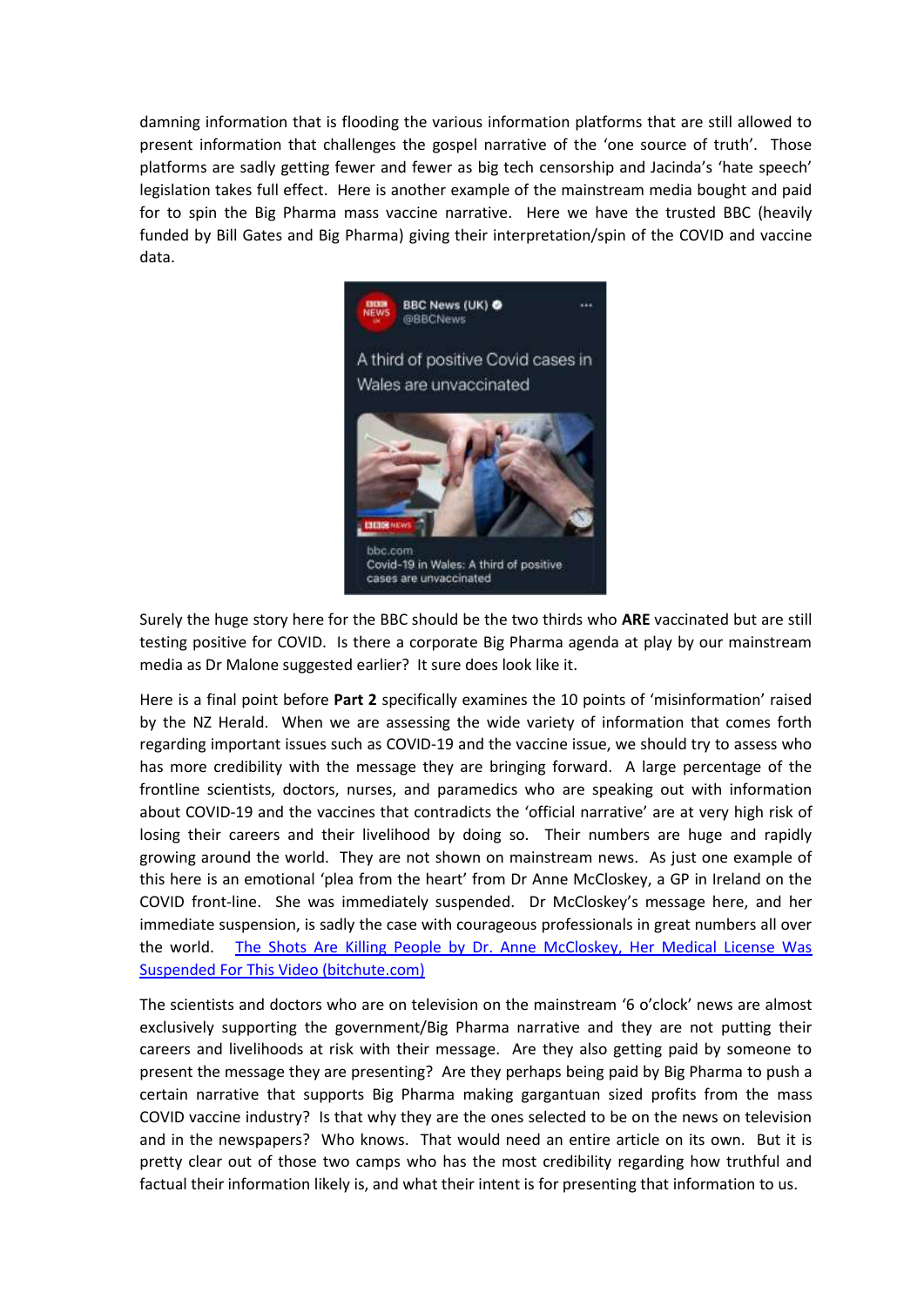In **Part 2** of this article we will specifically address each of the 10 points that the NZ Herald have supposedly debunked and see how well they stand up to some proper journalistic scrutiny.

## **Appendix**

15 REASONS WHY MASS COVID 'VACCINATION' IS A VERY BAD IDEA - FROM ONE OF THE PIONEERS OF THE mRNA VACCINE DELIVERY PLATFORM DR ROBERT MALONE

1) "We don't fully understand the risks of these EXPERIMENTAL products"

2) "What we're doing by excessively using vaccines for people who don't really need it is that we're DRIVING THE VIRUS to be able to ESCAPE the benefits of the vaccine through evolutionary selection".

3) "I strongly believe against mandatory vaccinations the main reasons being it's NOT ETHICAL and it's not good medical practice from the standpoint of a virologist and vaccinologist".

4) "We know that NATURAL INFECTION provides broader and longer lasting by up to 20 TIMES a more effective immune response in terms of preventing reinfection compared to the vaccine"

5) "We know from medicating animals indiscriminately; these practices lead to superbugs which then turn around and ATTACK US. It's the same basic logic with vaccines"

6) "OVERUSE (mass vaccination) of vaccines will DRIVE THE DEVELOPMENT of viruses that are able to evade vaccination"

7) "The people that will suffer from this naive inappropriate policy of global universal enforced vaccination are going to be the people who are high risk"

8) "Vaccinating in some ways maybe worse as the vaccinated that do have breakthrough infections are walking around feeling relatively healthy and producing and shedding just as much virus without knowing"

9) "The policy is poorly thought out. Is this incompetence or is this the consequence of the pressure of the pharma industry on the people making decisions?"

10) "These are leaky vaccinations which won't get us back to normal and these viruses will spread through the population"

11) "Fauci is flying by the seat of his pants and substituting opinion for data because there is no data to support their decisions"

12) "Vaccines are not linear and more is not always better. Sometimes MORE CAN TURN OFF THE IMMUNE SYSTEM"

13) "We have to get back to evidence-based medicine and STOP BUREAUCRATS DICTATING how to practice medicine"